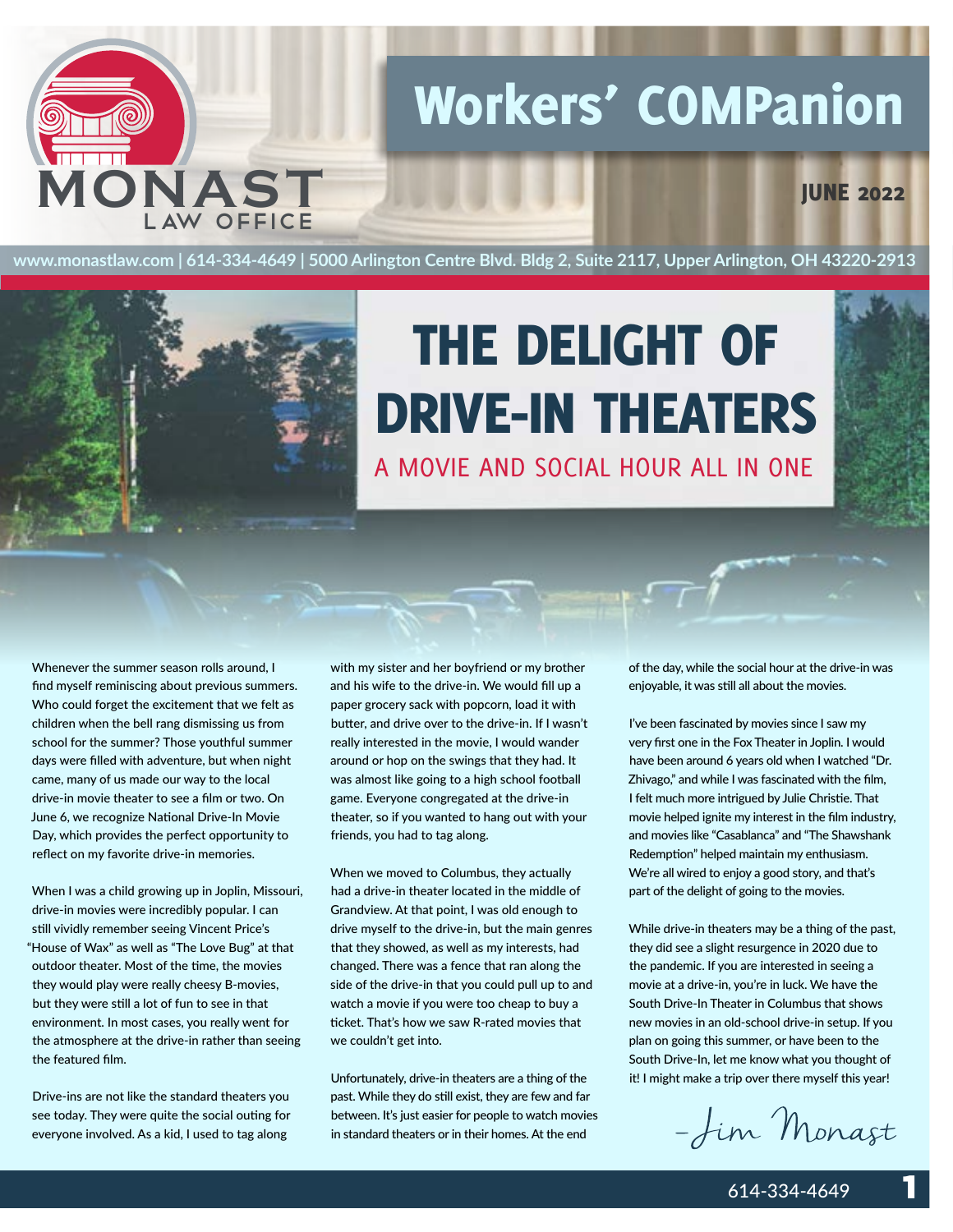## **EASY COOKING HACKS FOR BETTER NUTRITION**

Making a meal plan is a pain, but you still want to get all your necessary vitamins, minerals, and protein through everyday foods. Even if you're not a cooking expert, you can employ a few very simple cooking hacks in the dishes you commonly prepare! You'll be surprised how these little boosts can reap big, nutritious rewards.

#### No. 1: Add quinoa to recipes.

Want to add extra texture or color to your steamed white or brown rice? Mix it up with 1 cup of quinoa (any color) and another 2 cups of water or broth. Or, simply throw quinoa into any grain-friendly soup you're preparing, like a simple chicken soup! Quinoa is rich in antioxidants and filled with fiber to lower cholesterol and blood sugar levels, reducing your risk of diabetes and heart disease.

#### No. 2: Replace cream with almond, walnut, or oat milk.

Cream is a popular mainstay in any American kitchen, but it doesn't have to be dairy cream. Plant-based milk and creamer (such as almond, walnut, or oat milk) are often extra rich in vitamins and minerals and low in fat. They contain no cholesterol and are easy on your digestive system. Because they all have slightly different flavor profiles, you can pick your favorite! Walnut milk works surprisingly well in a creamy pasta sauce.

#### No. 3: Add frozen spinach to almost anything.

Fresh spinach quickly loses its folate, powerful vitamins, and nutritional benefits over time, but spinach, frozen at its peak freshness, saves the day. That's why frozen spinach is actually more nutritious than most fresh spinach at the supermarket! Whether it's for pasta, pizza, scrambled eggs, cheese dip, a smoothie, or curry, frozen spinach is more versatile than you might think. Plus, studies show spinach may have amino acids that help reduce stress and depression!

#### (Bonus) No. 4: Add chia seeds to cold drinks, yogurt, baked desserts, and more!

It's easy to feel guilty for indulging your cravings for sweet tea, pudding, cookies, and cake. But if you add chia seeds, you might feel a little better about it! These small seeds are densely packed with antioxidants, minerals, fiber, and omega-3 fatty acids, all of which may promote heart health, support strong bones, and improve blood sugar management.

We hope these tips help make your favorite dishes a little more fun and guiltfree! Enjoy!



For years, beginning around October, catalogs have arrived in the mail advertising holiday gift baskets. Sugarbush, Hickory Farms (love their summer sausage!), Sugar Plum, Cheryl's Cookies … Yum!

I get lots of these at home, but I get even more at my office. Corporate gifts are still a thing, although I think that noticeably declined during the COVID-19 pandemic. It's nice to give an annual "thinking of you and appreciating your hard work" to doctors' and lawyers' offices we work with, among others. We associate these things with happy seasons of the year.

Harry & David has been around for years. I thought they just did fruit baskets, but it turns

# CLIENT STORY: AMY LONG

out that they have chocolate, cookies, and even flowers! Who'd a-thunk it's a place where on-the-job injuries can happen?!

Our dear friend and client, Amy Long, worked there as a line inspector. She was born in Columbus, raised in Obetz, and met her husband Steve at work. While packing apples, one fell. As she turned to get it, she slipped on one of those pieces of wax paper used to separate the fruit, and fell, injuring her back. In fact, she herniated a disc in her low back!

Having never had back problems, she hoped it would quickly heal. But it worsened, requiring lots of hearings and even more treatment. She had physical therapy, injections, a TNS unit, and medications, but her pain and limitations have persisted. Steve now prepares the meals and does the yardwork while their daughters do most of the housework. (I've seen her daughters grow from kiddos to young women over the years as they've helped their mom when she had hearings at the Industrial

Commission). She needs a cane to walk and a motorized cart to shop.

When it recently became clear that even the Bureau of Workers' Compensation doctors agree Amy could lift no more than two pounds and can barely stand or walk, let alone sustain one position for a significant length of time, we filed for permanent total disability. The BWC then offered to settle Amy's claim. After lengthy discussions, and lots of thought and prayers, she did so.

Neither being granted permanent total disability nor settling a claim magically heals someone … but it can help ease some of the financial burden associated with a work injury.

We expect to keep in touch with Amy and Steve as their family moves forward (they now have three grandbabies, too!). Our relationships with our clients, our friends, don't end when their claim does. And this is happy news at any time of year!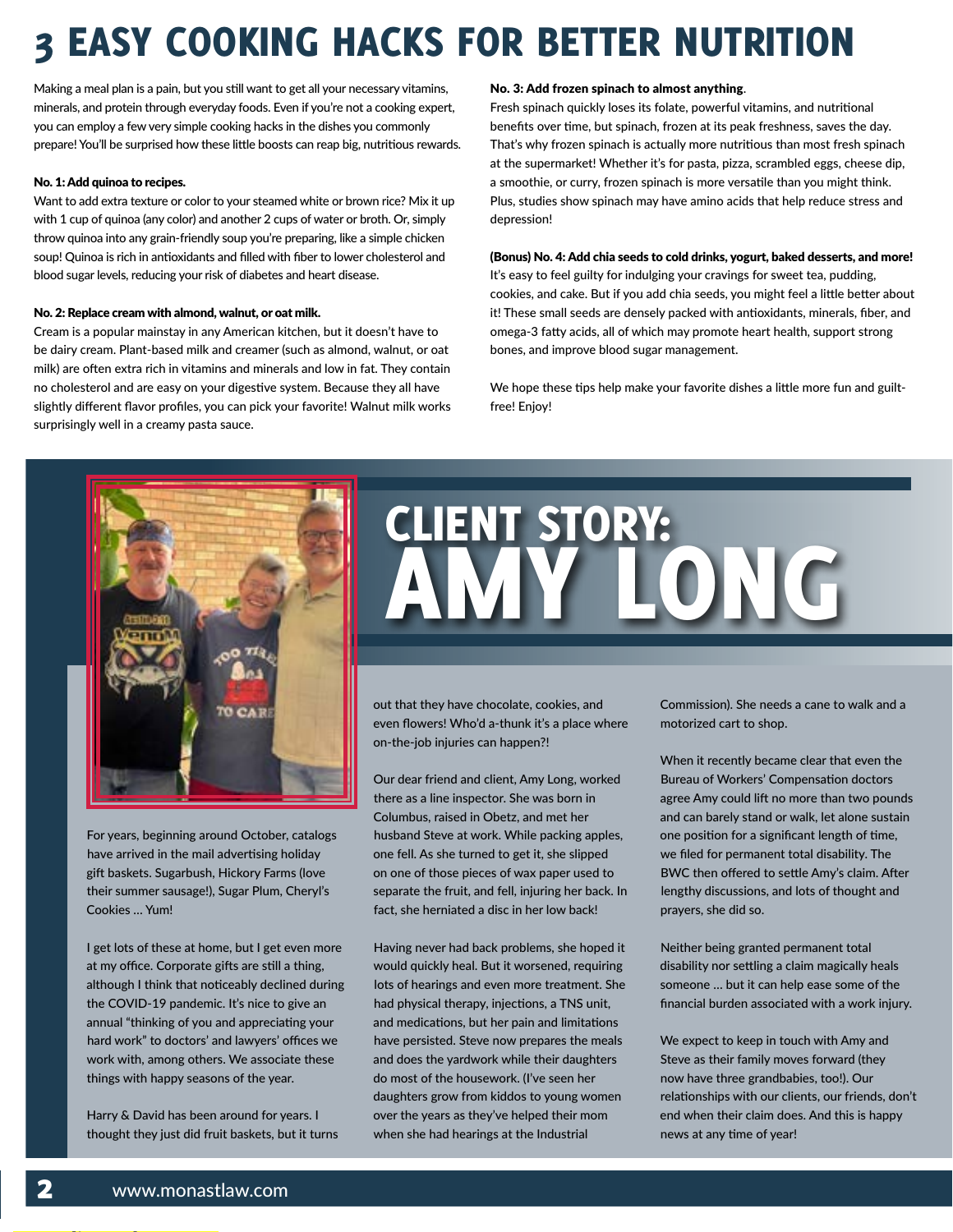## ONE CUP AT A TIME SELLING LEMONADE TO DONATE

TO A WORTHY CAUSE



Many of us have fond memories of the first job we "held" as children. For some, it was mowing lawns in our neighborhood, and for others, it was shoveling snow. Possibly the most popular summer job for kids has to be opening up a lemonade stand. It's been re-created countless times in popular culture, and there are many kids all over the country who open their own stands in their front yards when summer rolls around. That's exactly what one boy in Boise, Idaho, did. But he didn't plan on keeping the profits for himself.

Since 2019, 9-year-old Ben Miller has held a lemonade stand fundraiser in which he donates all of the money he makes to The Humane Society. A few years back, Ben visited the Idaho Humane Society with his grandmother, where they discovered that many of the cats did not have toys. This didn't sit well with Ben, so he wanted to do whatever he could to help.

Ben created a lemonade stand that offered two flavors, original and lavender, while his mom created an event on Facebook to

attract more attention. Her plan worked as people from all across the valley visited the stand, while others who couldn't attend in person sent money to the cause.

Ben has donated a grand total of \$1,950 to the cats in the Idaho Humane Society after earning \$1,150 in one weekend recently. Ben currently has no plans to stop his charity work.

When discussing their most recent fundraiser, Ben's mom, Amy, posted on Facebook, "It was such a fun day meeting so many awesome people and their pets. We had a car full of people pull up saying they had just heard about it on the radio." She also claimed that the highlight of the day for Ben was when his teacher showed up.

If your children are starting their first summer job this year, figure out if there's a cause they believe in and encourage them to donate. It could make a big difference in someone else's life while teaching your child the importance of charity.

# SUDOKU

|   |   |   | 4 | 6 |   |   | 5 |   |
|---|---|---|---|---|---|---|---|---|
|   |   |   |   |   | 8 |   | 4 |   |
|   | 6 |   | 9 |   |   |   |   |   |
| 4 |   |   |   |   |   |   |   | 2 |
|   |   |   |   |   |   |   | 9 |   |
| 2 |   | 9 |   |   | 6 |   |   |   |
| 5 | 8 |   | 6 |   |   | 9 |   |   |
| 6 | 2 |   |   |   |   |   |   |   |





### MUNCHIES WITH MOLLY SWEET AND SPICY BBQ CHICKEN SKEWERS

Inspired by RecipeRunner.com

#### **INGREDIENTS**

*For the Marinade*

- 1 tbsp olive oil
- 2 tbsp soy sauce
- 2 tbsp chili garlic sauce
- 2 tbsp rice vinegar
- 3 tbsp honey
- Juice of 1 lime

#### **DIRECTIONS**

- 1. In a bowl, whisk together marinade ingredients.
- 2. In a reusable freezer bag, combine cubed chicken and all but 1/4 cup of the marinade.
- 3. Seal bag and massage marinade into the chicken. Chill in the fridge overnight.
- 4. The following day, preheat the grill to 400 F. Thread chicken and pineapple onto skewers, adding two cubes of chicken for each cube of pineapple.
- 5. Grill the skewers for 3–4 minutes per side, brushing with the reserved marinade in the final minutes.
- 6. Serve over rice or with your favorite barbecue sides!
- 3/4 tsp smoked paprika
- $1/2$  tsp salt

*For the Skewers*

- 2 lbs chicken breast, cut into bite-size cubes
- 1 small pineapple, cut into 1-inch cubes

614-334-4649

3